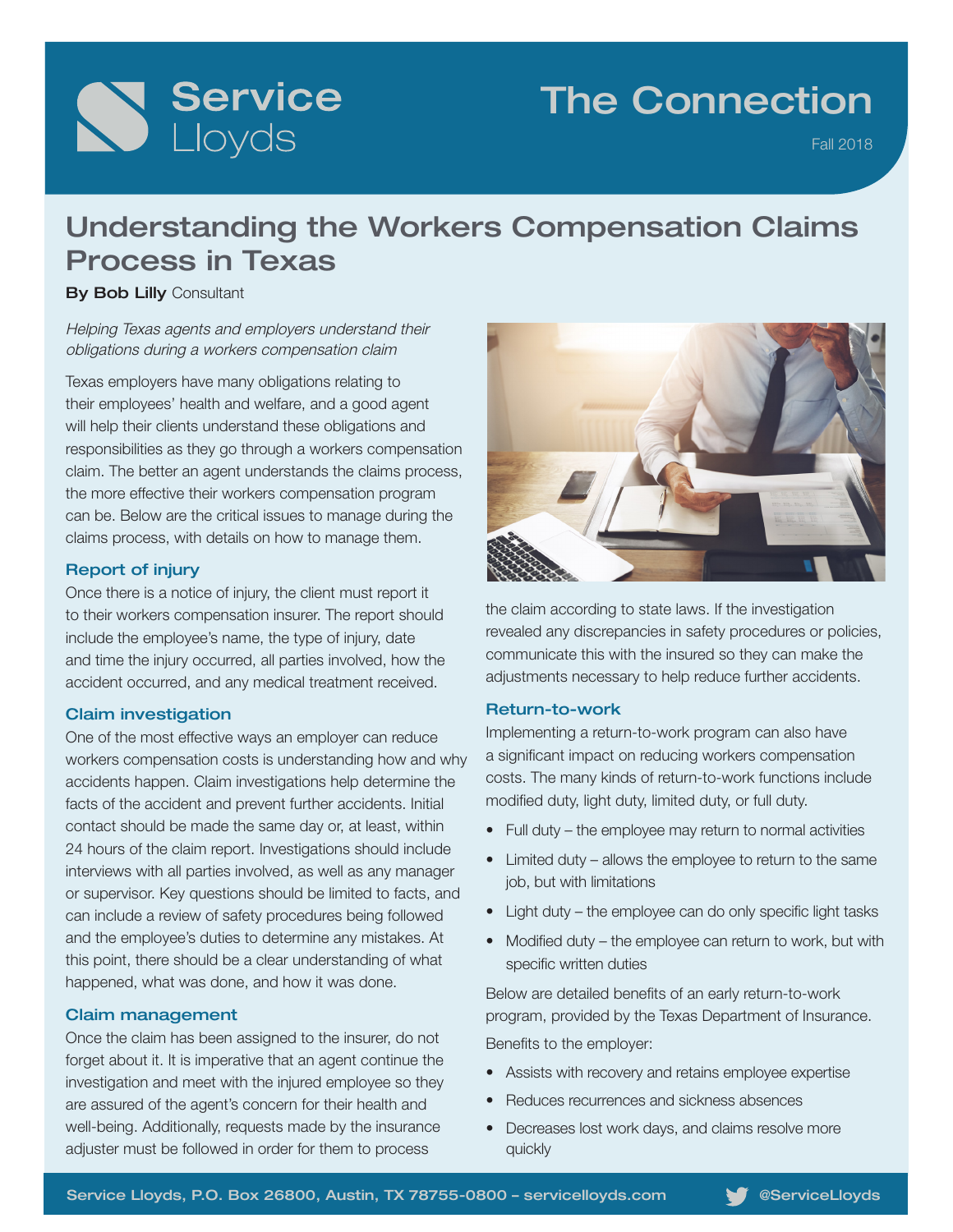- Reduction in overall costs (up to 30 or 40%) instead of benefits, pays wages for work done
- Reduces impairment ratings and the exposure of paying the second level of benefits called Impairment Income Benefits
- Reduces staff turnover
- Coworkers are not required to perform extra duties to compensate for the absent employee
- Creates goodwill and positive image with employees and the public
- Enhances relations between employees and management

Benefits to the employee:

- Shortens recovery time
- Eliminates concerns about continued employment
- Averts loss of physical fitness due to inactivity
- Full or partial wages are earned, bringing the injured employee's income closer to pre-injury wages
- Retains job skills
- Less likely to experience secondary complications, such as depression, that may delay or complicate recovery
- Reduces permanent disability associated with the injury
- Maintains company benefits and seniority
- Requires less medical care and medication
- Family and social lifestyles maintained
- Avoids financial difficulties

Effectively managing these four elements of the claims process, and helping clients understand how the process works, can be invaluable in reducing program costs and creating a safe work environment for employees.

## Preventing Workplace Violence

#### **By Tipton Scruggs Loss Control Supervisor**

Recent years have seen acts of violence in the workplace occurring more regularly and, in some cases, with tragic consequences. Workplace violence can be described as actual or perceived violence against coworkers or others in the workplace.

According to the National Safety Council (NSC), every year "two million American workers report having been victims of workplace violence." Examples range from verbal threats or abuse to physical assault and homicide, which is one of the leading causes of job-related deaths.

The National Institute for Occupational Safety and Health (NIOSH) has established four categories of workplace violence:

- 1. Criminal intent robbery is most common
- 2. Customer/client healthcare (patient to caregiver) is most common
- 3. Worker-on-worker usually due to work-related factors
- 4. Personal relationship often domestic violence (women are primarily targeted)

The deadliest of these situations involve an active shooter, which is defined by the U.S. Department of Homeland Security as an individual who is "actively engaged in killing or attempting to kill people in a confined and populated area."

Due to the extreme risk to employees, companies must take a

EDITOR: Melinda O'Connell moconnell@sgifs.com CONTRIBUTORS: Jan Kearbey Vice President of Marketing jkearbey@servicelloyds.com more proactive approach in preventing workplace violence:

- Establish a zero-tolerance policy toward workplace violence.
- Establish a program to prevent violence in the workplace.
- Provide training to all employees, outlining acceptable behavior, how to recognize potential threats, procedures to follow in the event of workplace violence, and protecting themselves in such an event.
- Conduct mock training exercises related to workplace violence and active shooter scenarios.

The ultimate goal, of course, is to prevent incidents of workplace violence before they occur. Companies can minimize the risk by improving security at the workplace, utilizing drop safes and minimizing the amount of cash in registers, establishing a process for employees to safely report suspicious behavior or other concerns, escorting employees to their vehicles at night, providing ample outdoor lighting, and training employees on how to identify potentially aggressive behavior and how to calm the situation before it escalates.

Dealing with workplace violence is difficult, complex, and scary. But there is an abundance of material available online to help organizations establish workplace violence prevention programs, in addition to the resources available at www.servicelloyds.com.

Bob Lilly **Consultant** bob@connectconsultingfirm. com

Tipton Scruggs Loss Control Supervisor tscruggs@servicelloyds.com

Service Lloyds, P.O. Box 26800, Austin, TX 78755-0800 - servicelloyds.com @ServiceLloyds